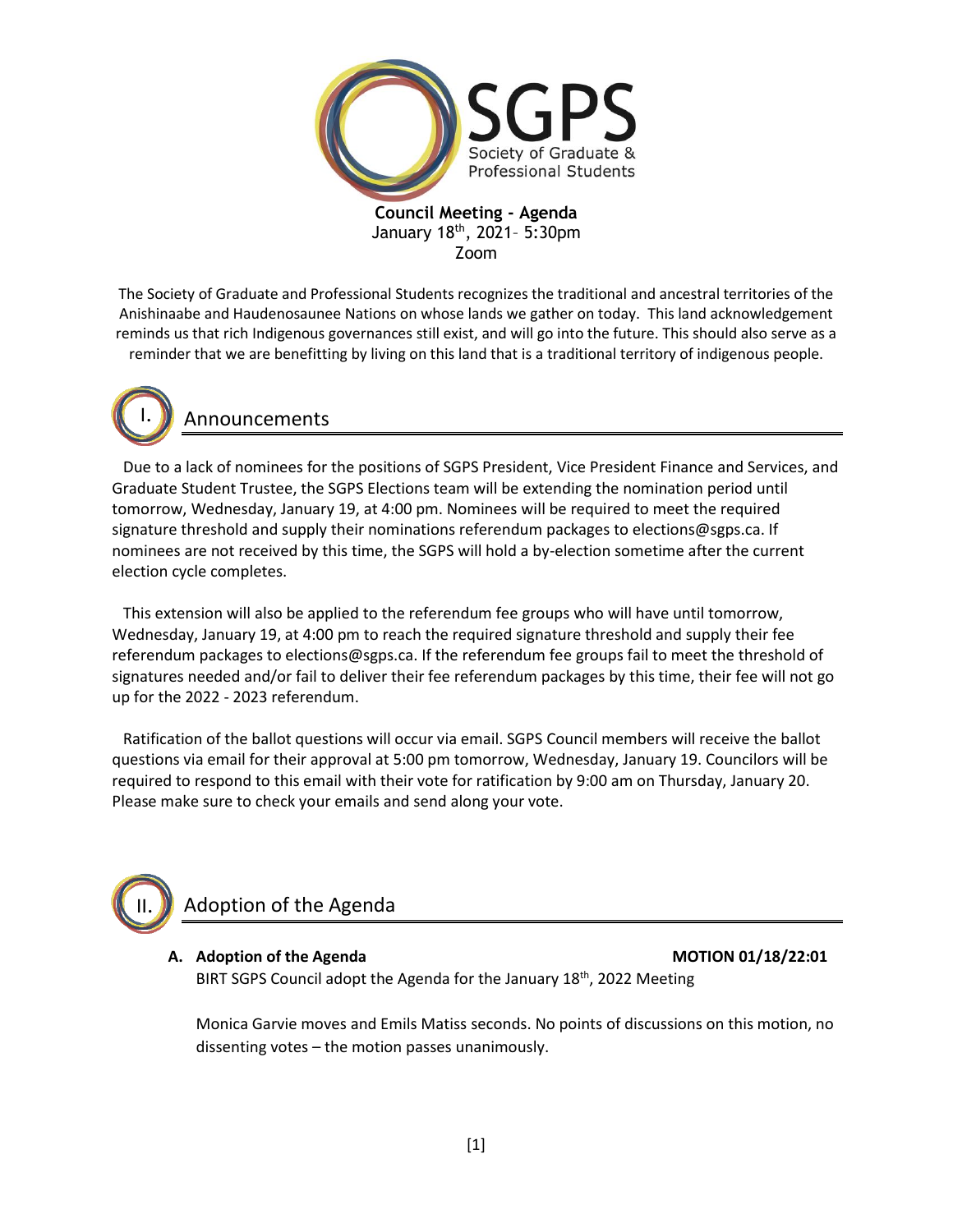



### Minutes

## A. Approval of the Meeting Minutes **MOTION 01/18/22:02**

BIRT the SGPS adopt the minutes from the December 14<sup>th</sup>, 2021 General Meeting

Courtney Bannerman moves and Ross Denny-Jiles seconds. No points of discussion, no dissenting votes – the motion passes unanimously.



## Executive & Speaker Reports

### **A. Executive Reports**

- a. President Rohit Shukla (report attached) nothing substantive to add.
- b. VP Graduate Brittany McBeath (oral report) Not a lot to report on but the Senate Residents Committee – Queen's University will be guaranteeing a spot in residence for all future graduate students incoming 2022/23.
- c. VP Professional Jennifer Li (oral report) no report, Jennifer Li unable to attend
- d. VP Finance and Services Courtney Bannerman (report attached) There is a table attached to Courtney's report attached in the email. International Bursary has been quite well used, along with the Dental Bursary. What will potentially be happening is moving around funds around the Emergency Bursary to the International and Dental Bursary but this will not be until later on in the term (once applications have gotten the chance to settle in). As of 18 January, the first Mental Health bursary was given out. Courtney shared her screen and presented about the SGPS budget (*readers can view the budget in Courtney's report*). Several important points to note: (1) rental cost is not a fixed amount, hence why there is a \$30,000 leeway for extra needs such as shoveling snow; (2) costs re employment have been higher this year due to administrative fees associated with Justine and the Financial Director leaving the SGPS mid-term; (3) \$5,000 contract with AMS is for club funding, and is a long-standing contract. The budget puts us at a deficit at the end of the year. Some factors that may be considered are: (1) not collecting administrative fee for Health and Dental Plans, (2) Justine and Financial Director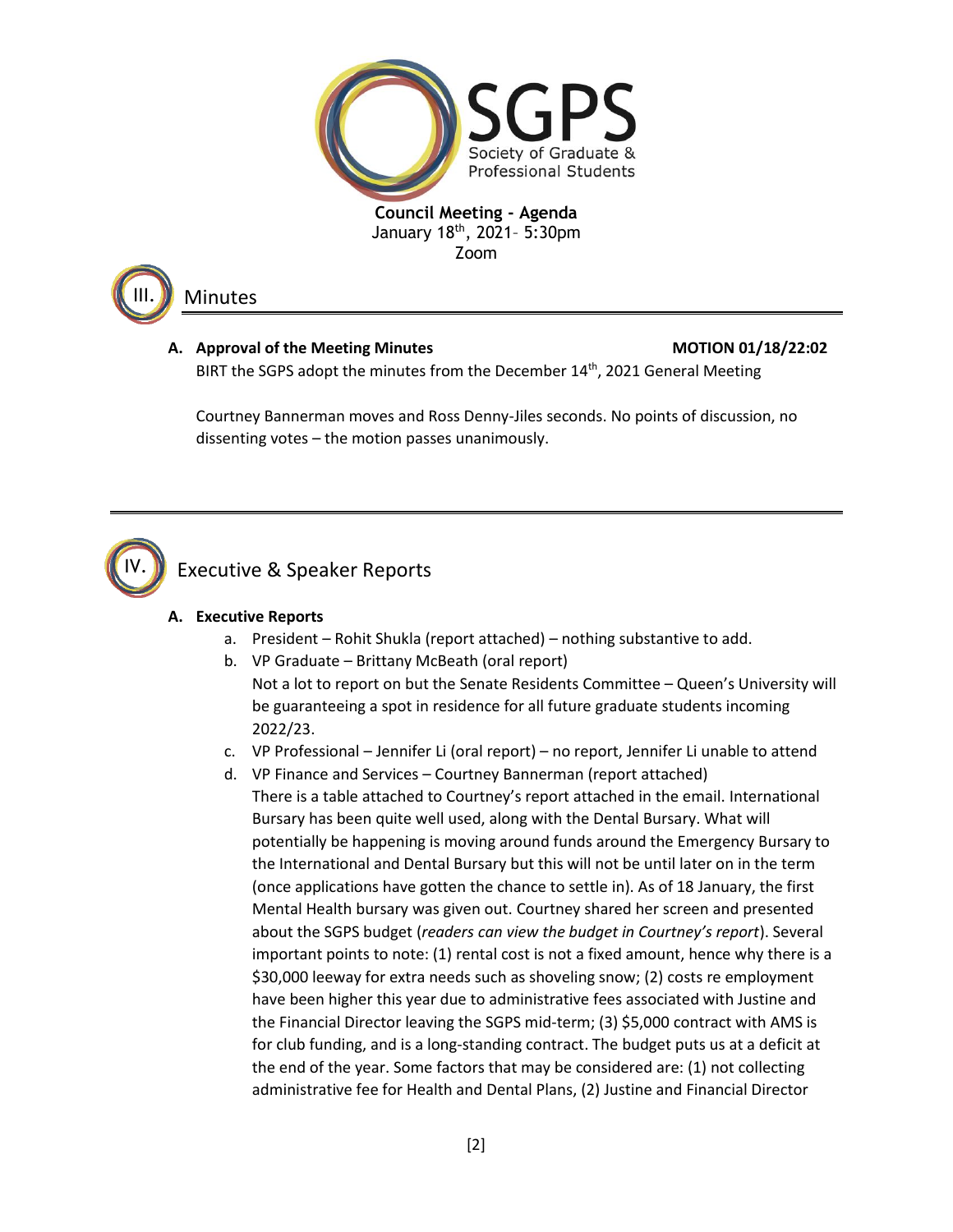

leaving mid-term which has increased administrative and legal fees, (3) transitioning Andria's (Exec Director) contract (HR and legal fees). There is, however, a big surplus (around \$500,000) as we have known from KPMG's position.

Question: What is the mental health bursary?

Answer: From PSAC and SGPS' own interactions with students, what we know is that students do not want yoga workshops or peer-to-peer services. Unfortunately, there is quite a backlog to get a counselling appointment at Queen's so this is a bursary that students can tap into if they need to reach out to private professional help. This can also be used once students maximized their \$500/year budget in the Health and Dental Plan.

e. VP Community – Anthony Lomax (no report) Student Experience Survey – working on posting some actions based on the results of the survey, in the near future.

### **B. Speaker Report**

a. Speaker – Devin Fowlie (oral report)

**C. Approval MOTION 01/18/22:04**

BIRT SGPS Council approve the Executive and Speaker Reports.

Emils Matiss moves and Ross Denny-Jiles seconds. No points of discussion. No dissenting votes, the motion passes unanimously.



## Senator, Trustee, Commissioner, Committee & Other Reports

- **A. Senator Report** Graduate Student Senator Emils Matiss (no report)
- **B. Trustee Report** Graduate Student Trustee Ali Saghari (no report) not present
- **C. Commissioner Reports**
	- a. Athletics & Wellness Commissioner Kassandra Coyle (oral report) The Cooking with Grandma event for January has opened. Kassandra also has been contacted by Student Health Network based in Toronto, to learn more about food insecurity and how to help those in the University community regarding this.
	- b. Equity & Diversity Commissioner Monica Garvie (report attached)
	- c. Indigenous Graduate Liason Duncan (no report)
	- d. Social Commissioner Emilia Ganslandt (report attached)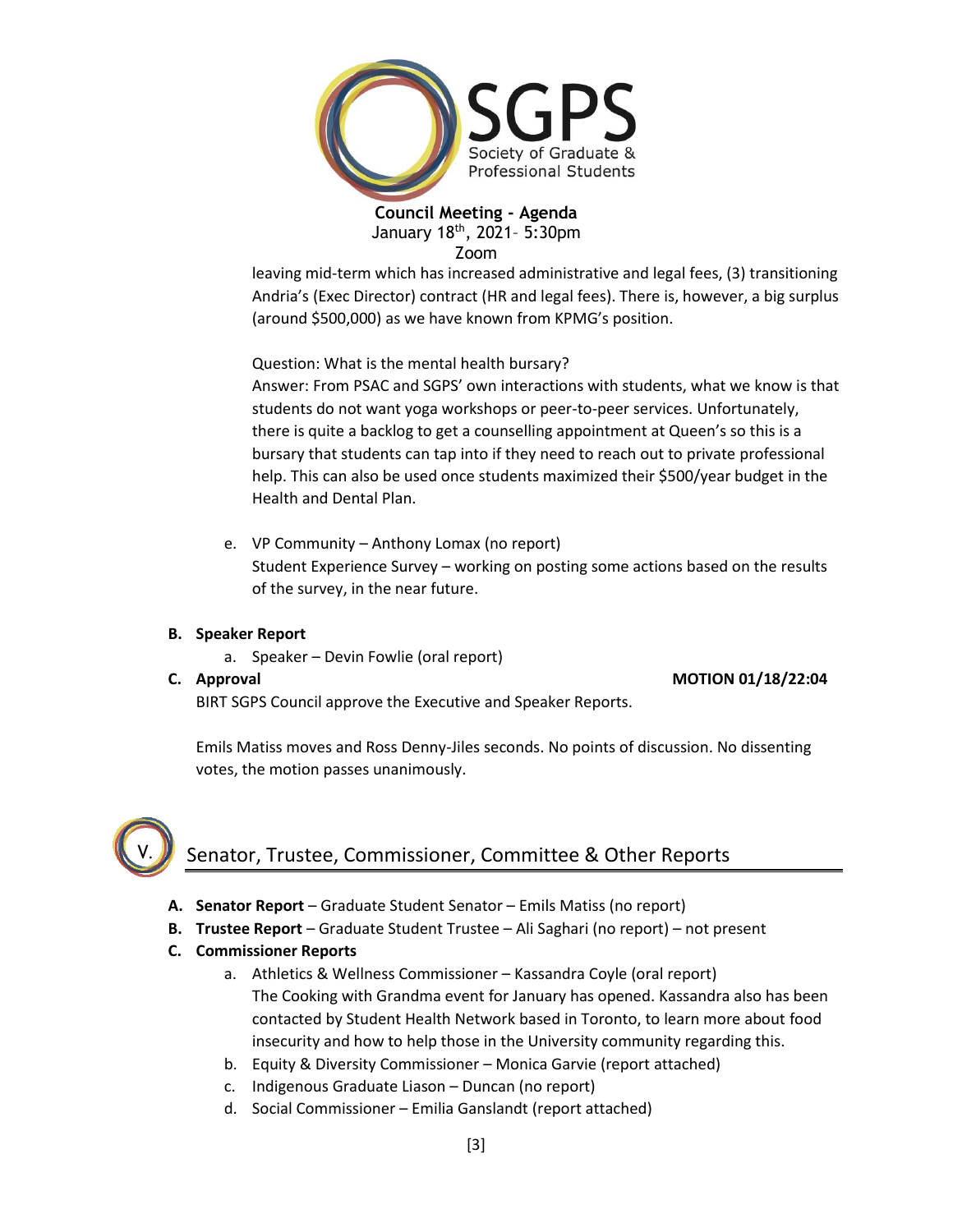

e. International Students' Affairs Commissioner – Sabrina Masud (report attached) – no present

There was a racially motivated accident that happened near An Clahlan Graduate Residents and the Committee has been working with the University in regards to ensuring that graduate students in resident.

WalkHome will walk you back home to An Clahlan. Please take advantage of this service as we do pay the fee and we also want all students to feel safe!

- **D. Committee Reports**
- **E. Department Reports**
- **F. Other Reports**
	- a. University Rector (no report)
- 

VII.

VI.

VII.

G. **Approval MOTION 01/18/22:05 BIRT SGPS Council approve the Senator, Trustee, Commissioner, Committee & Other Reports.**

Ross Denny-Jiles moves and Monica Garvie seconds. No points of discussion. No dissenting votes, the motion passes unanimously.

## Question Period and Departmental Issues

## Business Arising from the Minutes

## Main Motions & Discussion

Courtney and Anthony explained the Graduate Peer Support Centre (GPSC). GPSC was a program created to give mental health support. The GPSC had a coordinator, which was a paid position for a graduate/professional student, but otherwise it was overall run by volunteers. This, however, was largely under-utilised over the past 2 years. Statistics re GPSC: 668 people responded to the survey and the data overwhelmingly demonstrated that SGPS members (or respondents) would prefer subsidies so they can access private & professional mental health care (488 people responded in favour of this). As a result, the Mental Health Bursary (launched in Jan 2022). In the qualitative survey, 42% of respondents have no opinion of the GPSC whereas